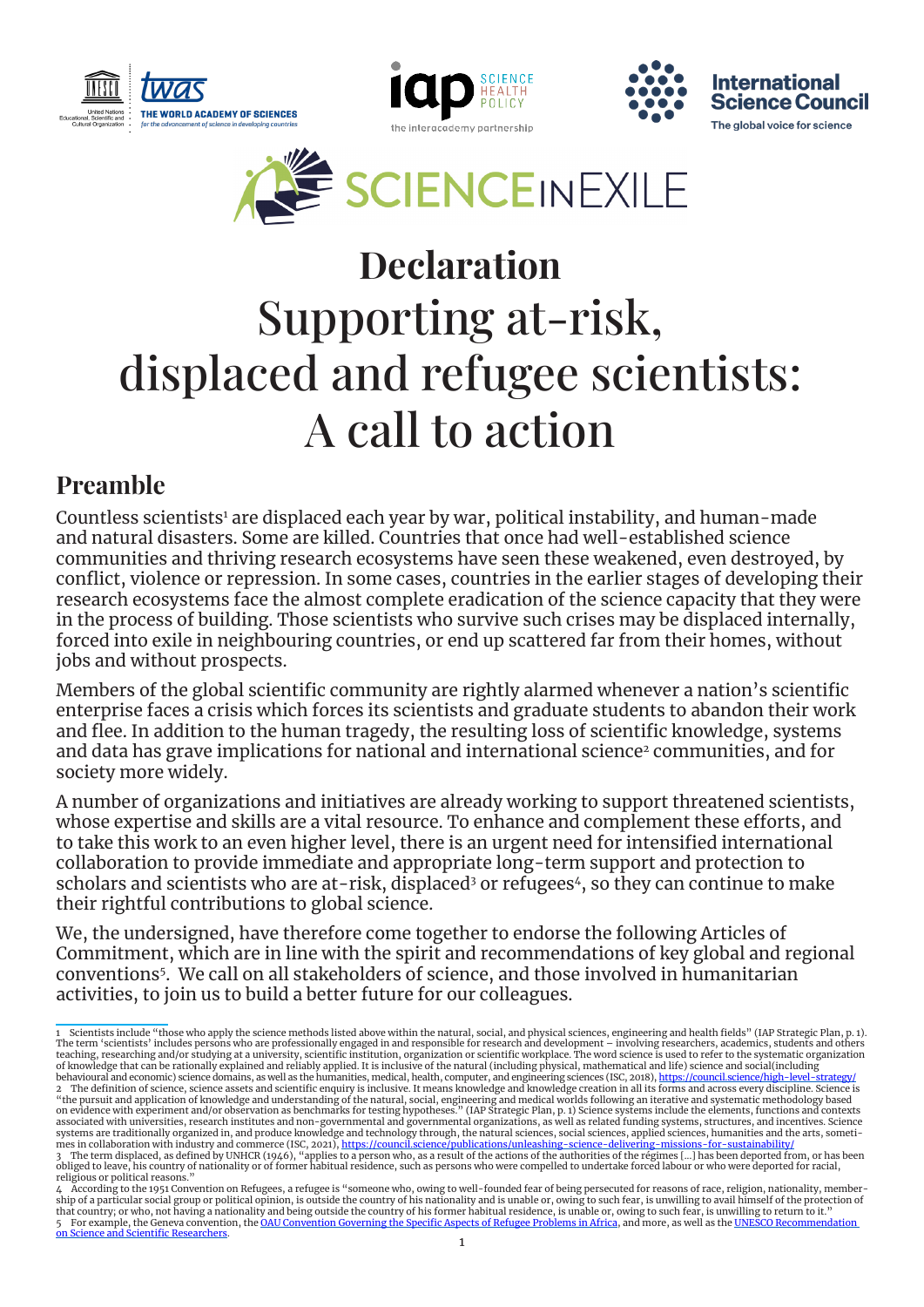# Articles of Commitment

#### **1. Preserve the foundations of science and safeguard scientific enquiry, data and institutions.**

*Healthy and prosperous national scientific cultures contribute to expanding knowledge systems worldwide. The right to share in scientific advancement and its benefits is enshrined in the Universal Declaration on Human Rights. For science to flourish and benefit societies, all countries must, in their own interest, provide safe spaces and systems for scientists to conduct research, and share and archive their findings, as well as ensure the protection and preservation of research objects, scientific infrastructure and scientific archives, including in instances of conflict.* 

#### **2. Protect and support scientists and their work in the event of war and conflict, political upheaval and repression, natural and human-made disasters.**

*When scientists are threatened or forced into exile, their countries and the global research system risk losing the investment in their education, their knowledge and their potential for future research and discovery. Their skills are a precious resource; and all stakeholders must do their utmost to raise awareness of the need for meaningful and well-funded support programmes to provide such scientists with scholarships, short- and medium-term fellowships, visiting professorships and other placements; and to recognize the holistic needs of at-risk, displaced and refugee scientists. Governments must provide the appropriate visas, protection and practical support, without discrimination of any kind.* 

#### **3. Support at-risk, displaced and refugee scientists to engage fully in advocacy and lobbying efforts; they are their own best advocates.**

*The voice and agency of at-risk, displaced and refugee scientists must be recognized and incorporated as a central component of any advocacy or support programme connected with this issue. Advocacy efforts should make clear that the skills they bring make positive contributions to their host countries while they are in exile and will be essential for rebuilding educational institutions and scientific capacity in their countries of origin.*

#### **4. Develop mechanisms aligned to global standards that will identify and endorse the skills, knowledge and professional credentials of at-risk, displaced and refugee scientists.**

*Many scientists forced into exile have not had the opportunity to develop to their full potential. In particular, countries often have specific requirements and regulations in highly specialized fields, such as engineering and medicine or other natural, social and human sciences. Pathways need to be created for displaced or refugee scholars and scientists to have their prior qualifications<sup>6</sup> recognized and/or upgraded through opportunities to gain experience and additional skills. Authorities should be urged to streamline the recognition and accreditation processes of these scientists' pre-existing knowledge and skills, in compliance with the requirements of equality and non-discrimination. Language training and administrative support should be made available to ensure the inclusion and recognition of these scientists.*

#### **5. Safeguard the next generation of scientists by providing support programmes for students and early-career researchers who have been displaced or are in exile.**

*Building support structures for at-risk scientists in the undergraduate, graduate and early postdoctoral stages of their research careers is essential. Furthermore, efforts must be made to ensure that children and young people have opportunities to study, which includes facilitating access to higher education for those who are internally-displaced or are asylum seekers/refugees. Women face additional and significant challenges and require unique and tailored support structures.*

#### **6. Work towards rebuilding national scientific systems in the aftermath of conflict or disaster and support the voluntary, safe repatriation of scientists.**

*To reach its development targets under the Sustainable Development Goals<sup>7</sup> , every country needs thriving national scientific systems. In cases where such systems have been dismantled or destroyed, a time will come when it is possible to start rebuilding efforts. This will not only require international assistance to re-equip teaching and research infrastructure and develop bilateral exchange programmes, but also diplomatic efforts to enable and ensure the safe reintegration of scientists in the diaspora who wish to return to their countries of origin.*

2

Students and scholars should work with their existing institutions and networks to ensure that electronic copies of the qualifications certifying the skill sets of at-risk,<br>splaced and refugee scientists are safely stored. displaced and refugee scientists are safely stored. In compliance with Article 7 of the <mark>Global Convention on Qualifications concerning Higher Education [2019](https://www.unesco.org/en/education/higher-education/global-convention), Paris, 25 November</mark><br>2019 reasonable procedures should be establ students, scholars or scientists cannot be proven. 7 <https://sdgs.un.org/goals>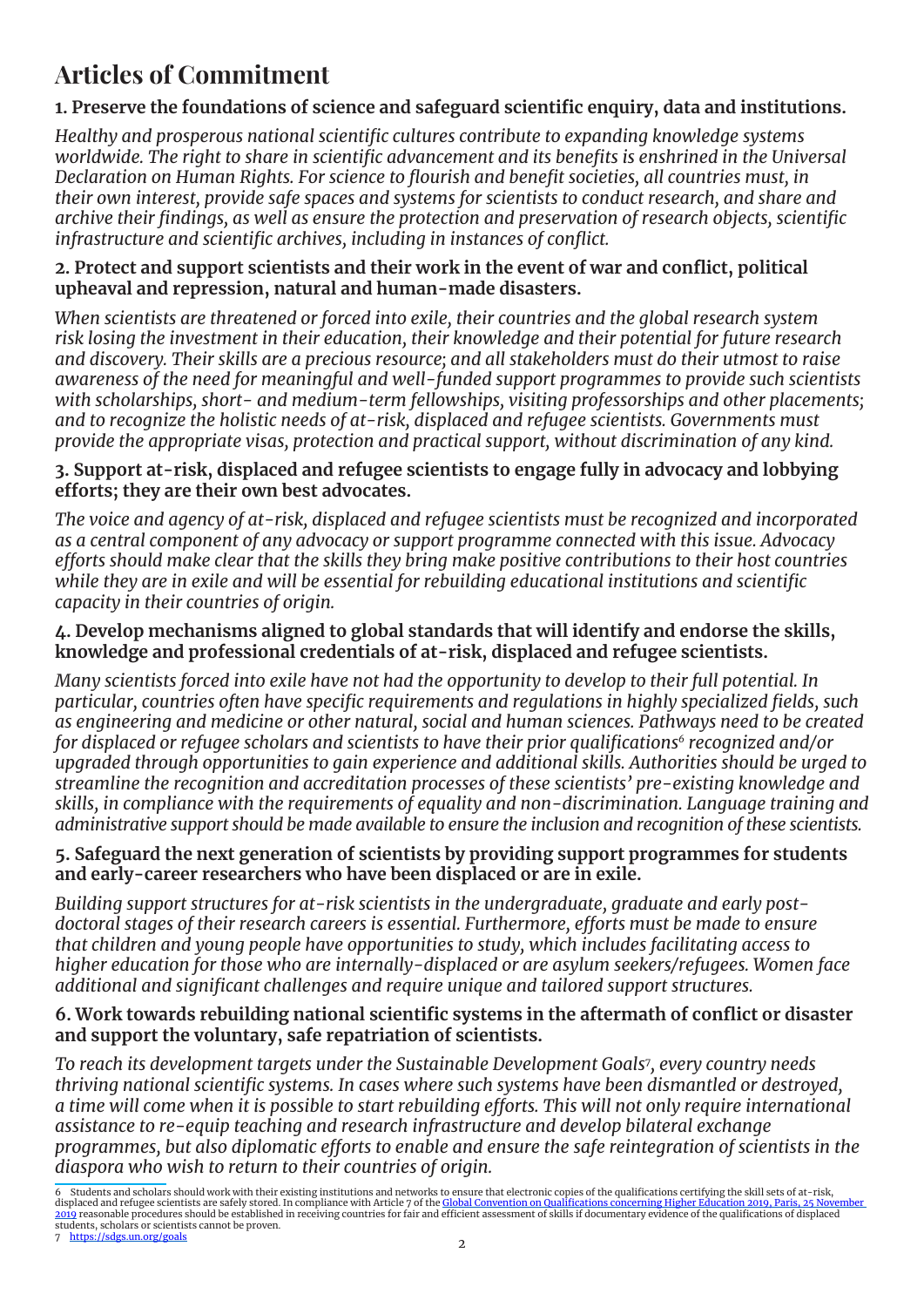







[Science in Exile](https://scienceinexile.org ) is an initiative led by The World Academy of Sciences for the advancement of science in developing countries (UNESCO-TWAS), the InterAcademy Partnership (IAP) and the International Science Council (ISC).

# References

Inspireurope (2020). Researchers at Risk: Mapping Europe's Response. Report of the Inspireurope Project. Accessed at: [https://sareurope.eu/sar-resources/inspireurope-report](https://sareurope.eu/sar-resources/inspireurope-report-researchers-at-risk-mapping-europes-response/)[researchers-at-risk-mapping-europes-response/](https://sareurope.eu/sar-resources/inspireurope-report-researchers-at-risk-mapping-europes-response/)

InterAcademy Partnership (2019). InterAcademy Partnership Strategic Plan 2019-2021. Accessed at: [https://www.interacademies.org/sites/default/files/publication/iap\\_strategic\\_plan\\_2019-](https://www.interacademies.org/sites/default/files/publication/iap_strategic_plan_2019-2021_approved.pdf) [2021\\_approved.pdf](https://www.interacademies.org/sites/default/files/publication/iap_strategic_plan_2019-2021_approved.pdf)

Scholars at Risk Network (2019.II). How to Host: A Handbook for Higher Education Partners. Accessed at: [https://www.scholarsatrisk.org/wp-content/uploads/2019/08/SAR-How-to-Host-](https://www.scholarsatrisk.org/wp-content/uploads/2019/08/SAR-How-to-Host-Handbook.pdf)[Handbook.pdf](https://www.scholarsatrisk.org/wp-content/uploads/2019/08/SAR-How-to-Host-Handbook.pdf)

UN General Assembly (1946). Refugees and Displaced Persons. 15 December 1946. A/ RES/62. Accessed at: [https://www.unhcr.org/excom/bgares/3ae69ef14/refugees-displaced](https://www.unhcr.org/excom/bgares/3ae69ef14/refugees-displaced-persons.html%23:~:text%3DThe%2520term%2520%2522displaced%2520person%2522%2520applies%2Csuch%2520as%2520persons%2520who%2520were)[persons.html#:~:text=The%20term%20%22displaced%20person%22%20applies,such%20](https://www.unhcr.org/excom/bgares/3ae69ef14/refugees-displaced-persons.html%23:~:text%3DThe%2520term%2520%2522displaced%2520person%2522%2520applies%2Csuch%2520as%2520persons%2520who%2520were) [as%20persons%20who%20were](https://www.unhcr.org/excom/bgares/3ae69ef14/refugees-displaced-persons.html%23:~:text%3DThe%2520term%2520%2522displaced%2520person%2522%2520applies%2Csuch%2520as%2520persons%2520who%2520were)

UNHCR (2010). 1951 Convention on Refugees. Accessed at:<https://www.unhcr.org/3b66c2aa10>